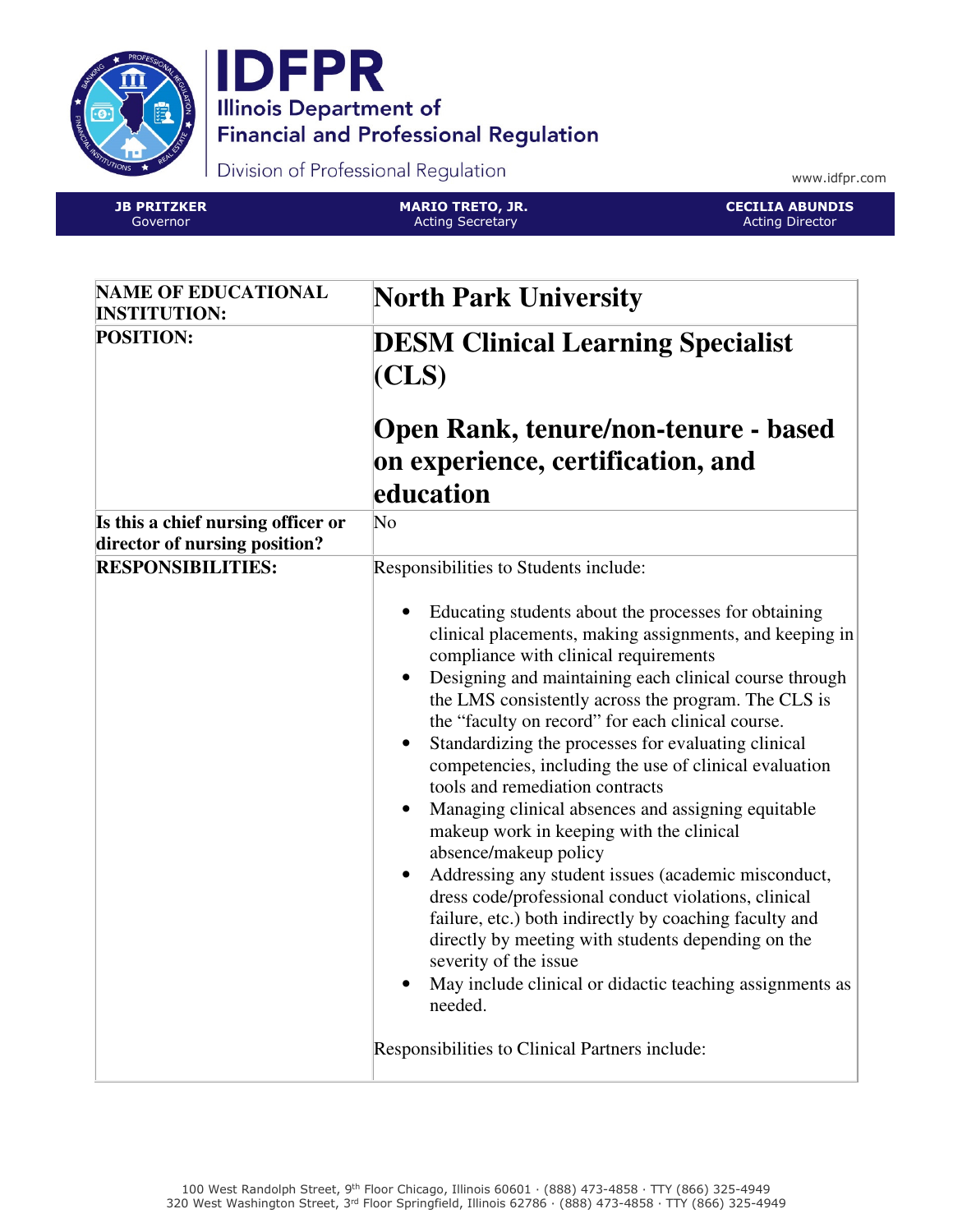|                                            | Requesting or assisting with clinical placement needs<br>$\bullet$<br>annually and as needed<br>Managing or assisting with clinical placement approvals<br>and denials<br>Providing or assisting with the required information to<br>clinical partners regarding students and faculty to obtain<br>access to the facility and electronic health records<br>Maintaining positive working relationships with clinical<br>٠<br>partners to ensure continued partnerships<br>Receiving formal and informal grievances and<br>$\bullet$<br>troubleshooting any issues that arise in the clinical site<br>regarding students and faculty                                                                                                                                                                                                             |
|--------------------------------------------|------------------------------------------------------------------------------------------------------------------------------------------------------------------------------------------------------------------------------------------------------------------------------------------------------------------------------------------------------------------------------------------------------------------------------------------------------------------------------------------------------------------------------------------------------------------------------------------------------------------------------------------------------------------------------------------------------------------------------------------------------------------------------------------------------------------------------------------------|
| <b>MINIMUM QUALIFICATIONS:</b>             | RN, MSN, 2-years' clinical experience as an RN<br>$\bullet$<br>required<br>Eligible for or hold IL unencumbered RN license                                                                                                                                                                                                                                                                                                                                                                                                                                                                                                                                                                                                                                                                                                                     |
| <b>PREFERRED</b><br><b>QUALIFICATIONS:</b> | Teaching accelerated nursing students<br>$\bullet$<br>Experience with concept-based teaching<br>Nursing education experience<br>DNP, or EdD, or Ph.D., or DNSc<br>Certified as Nurse Educator or Clinical Nurse Educator                                                                                                                                                                                                                                                                                                                                                                                                                                                                                                                                                                                                                       |
| <b>TO APPLY:</b>                           | <b>Application Instructions:</b><br>Please review the application process. To be considered for this<br>position, please send a cover letter, curriculum vitae, three<br>(3) professional recommendations (including titles, address,<br>phone number, and email, and three essays:<br>1. Describing the applicant's Christian faith journey and<br>how it aligns with North Park's mission and values<br>2. An essay that addresses the applicant's understanding,<br>experience, and commitment to the three core identities<br>of the university, and<br>3. A statement of the applicant's teaching philosophy<br>Send cover letter, essays with your curriculum vitae, transcripts,<br>and references to:<br>Cindy Hudson, DNSc, RN, CNE, PHCNS-BC<br>Professor and Dean<br>School of Nursing and Health Sciences<br>North Park University |